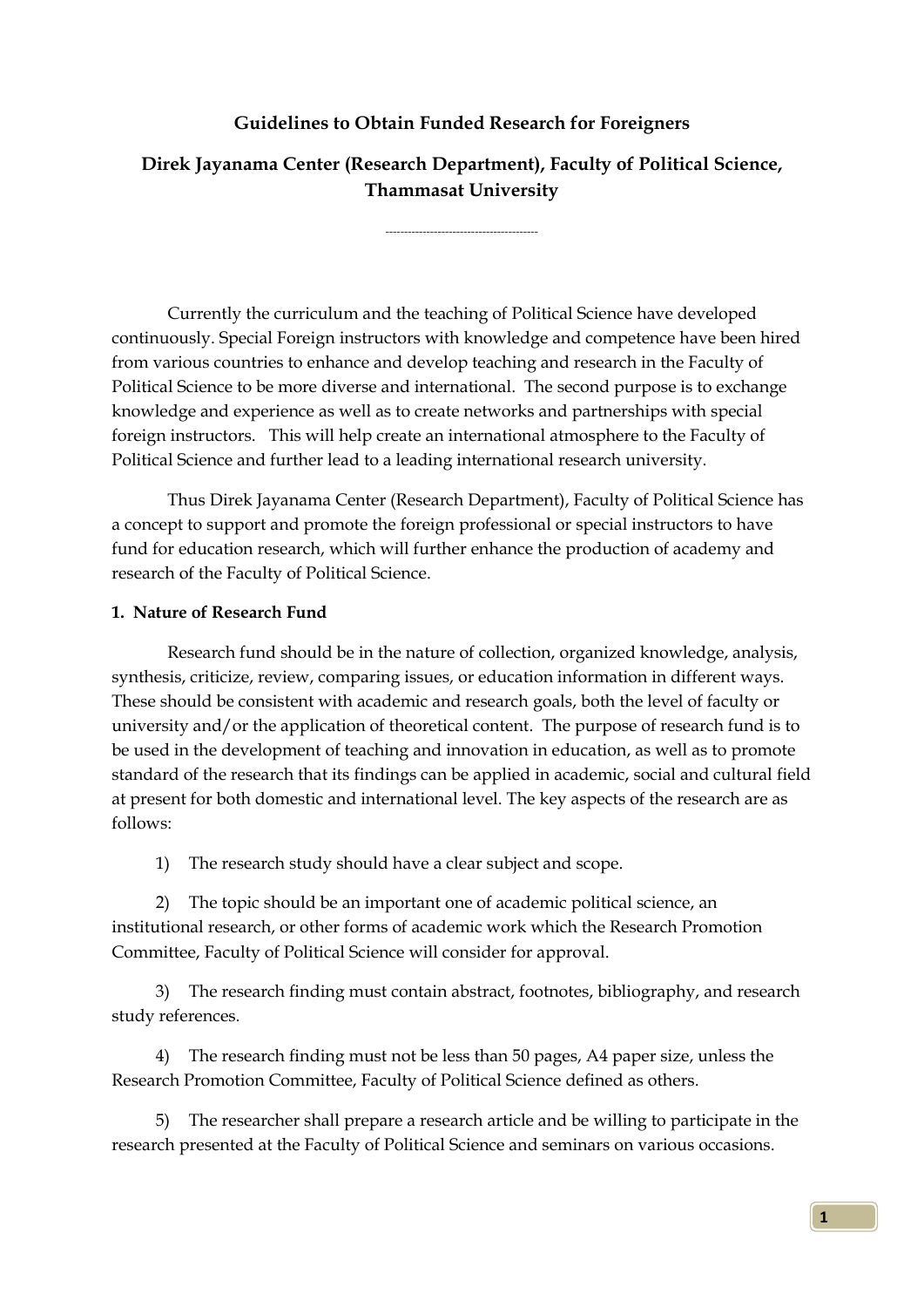6) It is a new written document that has not been published or is currently on undergoing research study by using other resource of research fund.

7) Research project proposal and research findings must be evaluated by qualified person or specialist (reader). If the assessment of the overall quality of the research project proposal or research findings was taken at the level that must be improved (D), the researcher has to rectify the issues that evaluators have suggested. The researcher must also be evaluated based on research project proposal and research finding for the second time.

8) Whichever research project proposal and research finding that receives an overall assessment of quality in very good (A) or good (B) or standard (C) with the suggestion, the researcher will be carried to the revised based on feedback. If there were any issues that cannot be adjusted according to the recommendations of the evaluator, the researcher must prepare a written explanation to give the reasons to the Research Promotion Committee, Faculty of Political Science of why such suggestion cannot be done.

9) Research project proposal and research findings must be approved only from the Research Promotion Committee, Faculty of Political Science and/or the Dean of the Faculty of Political Science and/or an assigned person.

### **2. Eligible person to propose a research project**

1) A practitioner in the title of foreign specialist;

2) A person who can perform full time research and can complete the research within the deadline;

3) A person must not have concurrent research project which obtained research fund from the Faculty of Political Science (the faculty's budget) unless the proposed project has already submitted and it may be in the process of assessment from qualified person or specialist (reader).

#### **3. How to propose project to obtain funded research**

Eligible person to propose a research project must prepare the following details:

1) Name of Research Project: clearly stated a name of the research project

2) Name of Researcher/Chief of Research Project and Team, specify title, contact address and experience in research

3) The significance and origin of the problem of the research topic: explain the reasons why the researcher chose this topic, basic ideas, research issues, or assumptions. The expected results from this research could be new knowledge, and considered academic progress.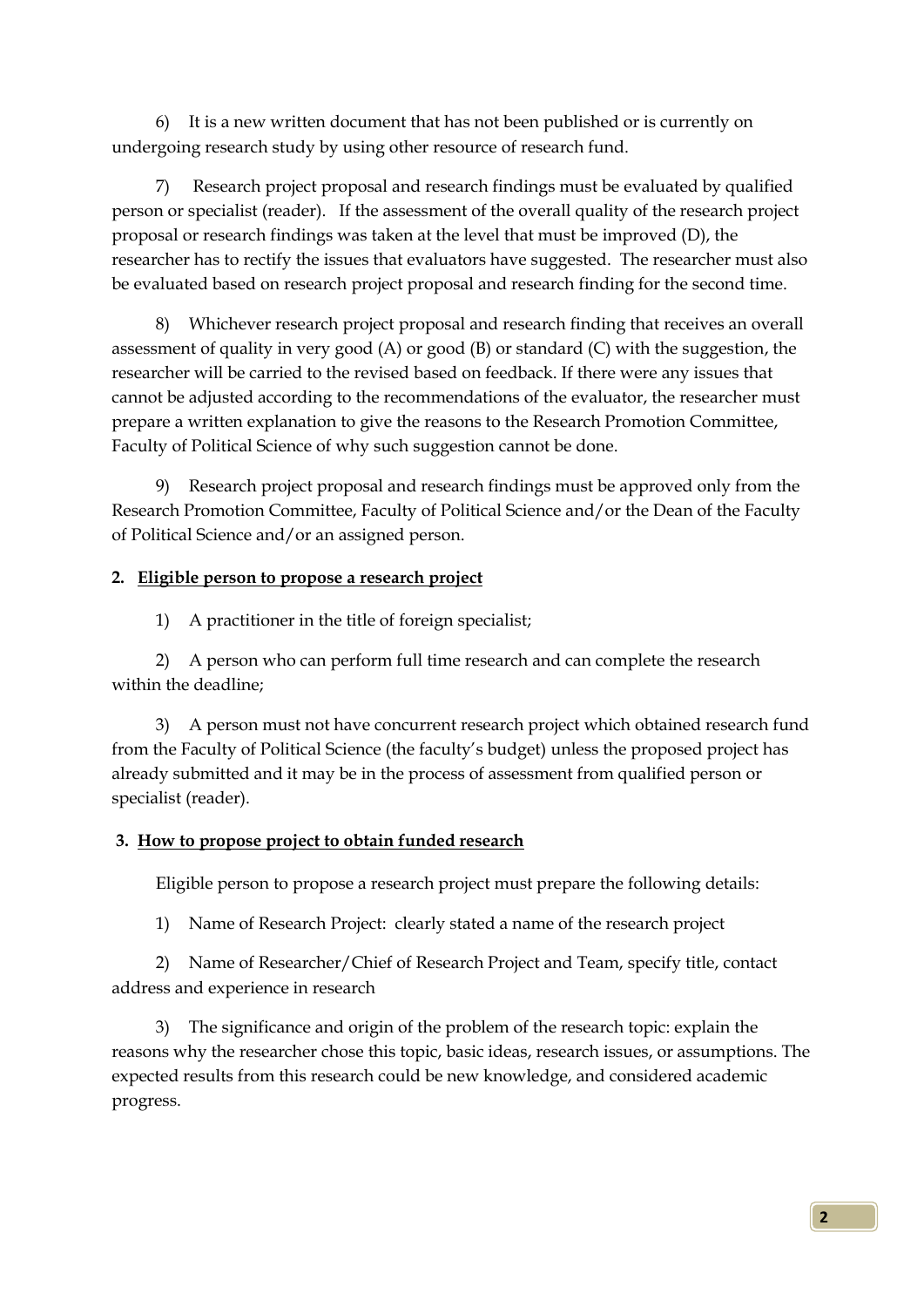4) The purpose of the project: specify by order of priority. Objectives should be clear, consistent and coherent.

5) Related Research and References: show reviewed literature and related knowledge as well as the relationship of the proposed research project on knowledge gained from reviewed literature, and should research from both domestic and foreign papers involved.

6) Research Methodology: specify steps and how to conduct research i.e. data collection or number of the population-based study (to be consistent with (5)).

7) Scope of research: specify the clear scope of research i.e. level of study how it covered limitations of the study/preliminary agreement of research (if any) as well as research facility and storage.

8) Research plan: specify activity and period.

9) Expected benefits: benefits to be received after the completion of the project.

10) Duration of research: specify the research period from the start to the end of the project.

11) Budget: Detailed appropriate and realistic budget.

## **4. Number of Funds and Research Budget**

2 research funds, 60,000 Baht each.

# **5. Consideration of Research Fund and Agreement to Obtain Funded Research**

1) Dean, Faculty of Political Science and/or the assignment to consider final approval for funding the research, the research proposal will be evaluated by experts or specialists (reader) in the involved fields and require the approval of the Research Promotion Committee, Faculty of Political Science unless the Committee determines otherwise.

2) The research project which has been approved and funded, the researchers will have to sign a contract funded Research with the Dean of the Faculty of Political Science as chief executive of the agency for funding research. There must be at least two signed witnesses.

3) The time interval of the research is started from the date of the signing of the agreement to obtain funded research from the Faculty of Political Science.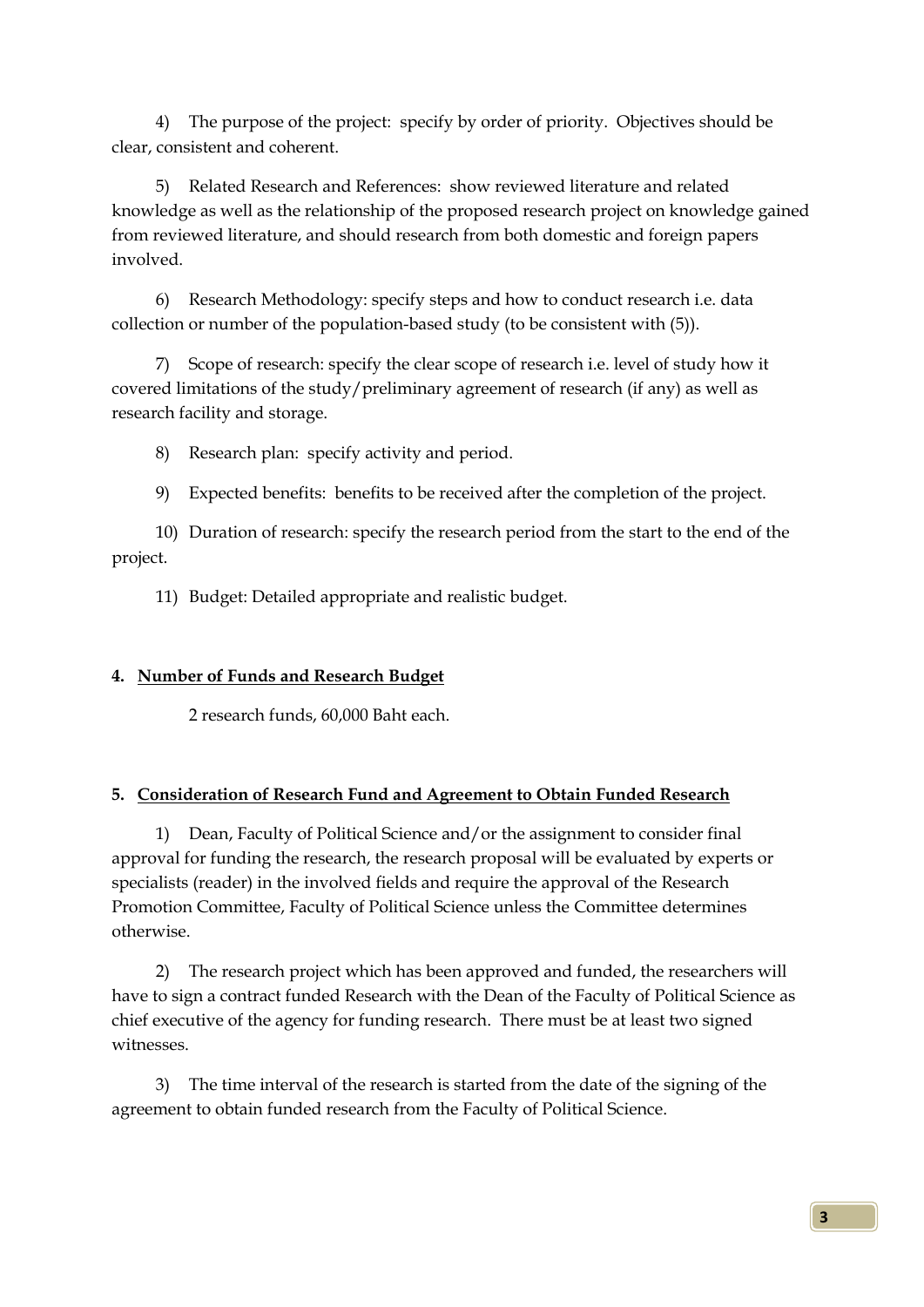### **6. Approval of the research budget**

Funded research projects and the agreement that has been approved, the Faculty of Political Science will engage in the disbursement which is divided into two periods as follows:

First installment is paid half of the amount of approved research funding. It is paid upon signing of the funded research agreement.

Second installment is for the rest of the project time span. It will be paid to researcher when the research has been approved through the evaluation of the experts or specialists (reader) in the relevant field and must be approved by the Research Promotion Committee, Faculty of Political Science and/or the Dean of the Faculty of Political Science and/or the assigned person. The researcher must submit a research paper as follows:

1) Three sets of completed research that has been modified based on feedback and suggestions from the evaluators;

2) The researcher must submit one set of research paper and evidence to prove that research articles have been published;

3) One set of report file and research articles by recording in the CD (CD).

## **7. A progress report**

After the researcher has taken half the time span of the approval time, the Research Promotion Committee, Faculty of Political Science may monitor or track the progress of the project as appropriate at its sole discretion. The researcher will be required to submit progress reports and complete progress report form of the research project to the Research Promotion Committee, Faculty of Political Science to Direk Jayanama Center (Research Department), Faculty of Political Science.

## **8. Sending of Research Paper and the Completed Version of Research Paper**

The researcher will do as follows:

1) Upon the expiration of the period specified in the funded research agreement, the researcher has to submit one set of research paper to the Research Promotion Committee, Faculty of Political Science through Direk Jayanama Center (Research Department), Faculty of Political Science in order to appoint a qualified person or specialist (reader) in the relevant field to evaluate the research finding.

2) The researcher must submit a research paper consisting of:

1) Three sets of completed research that has been modified based on feedback and suggestions from the evaluators;